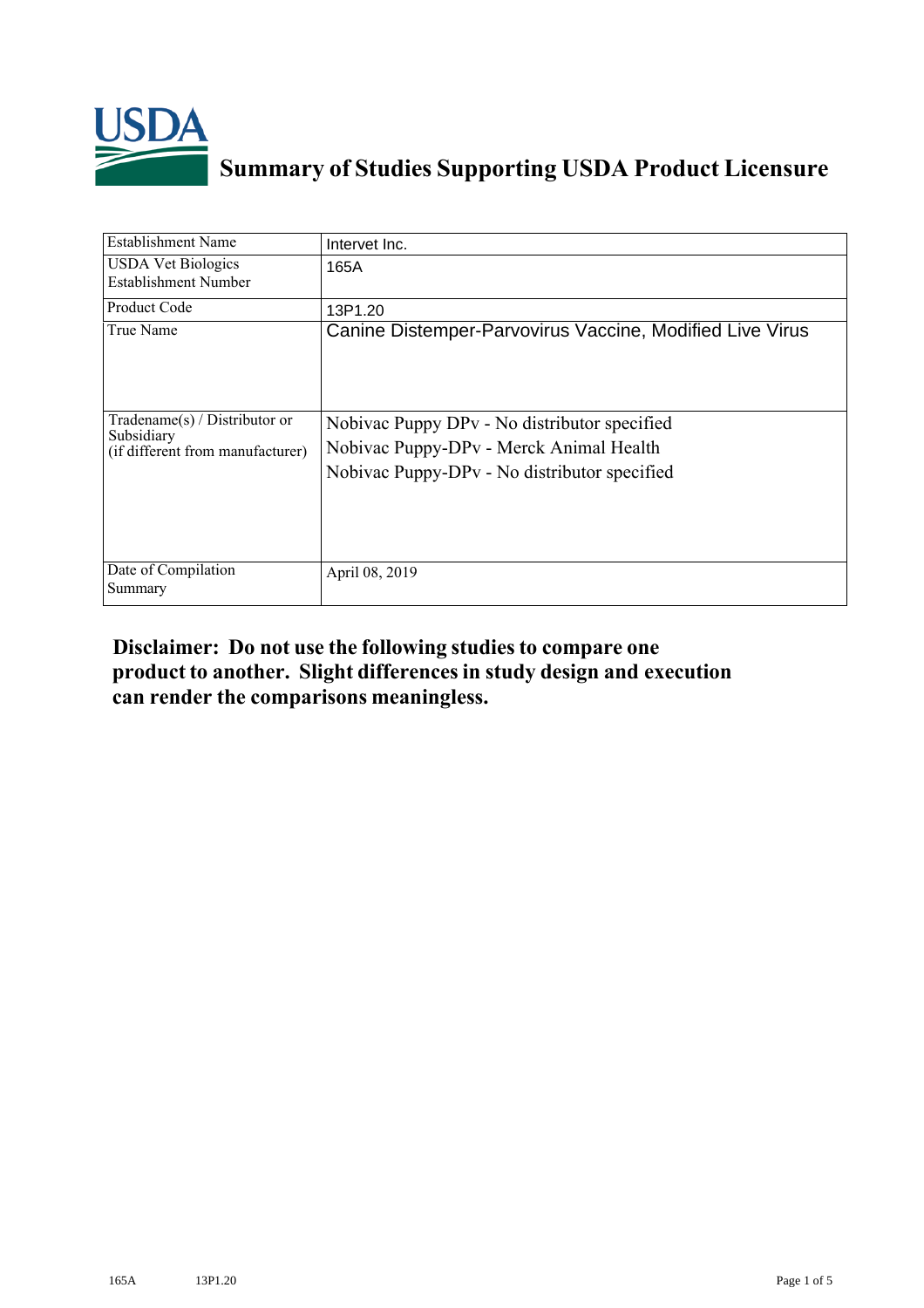| <b>Study Type</b>              | Efficacy                                                                                                                                                                                                                                                                                                                    |
|--------------------------------|-----------------------------------------------------------------------------------------------------------------------------------------------------------------------------------------------------------------------------------------------------------------------------------------------------------------------------|
| <b>Pertaining to</b>           | Canine Distemper Virus (CDV)                                                                                                                                                                                                                                                                                                |
| <b>Study Purpose</b>           | To demonstrate efficacy against CDV.                                                                                                                                                                                                                                                                                        |
| <b>Product Administration</b>  |                                                                                                                                                                                                                                                                                                                             |
| <b>Study Animals</b>           | Canine                                                                                                                                                                                                                                                                                                                      |
| <b>Challenge Description</b>   |                                                                                                                                                                                                                                                                                                                             |
| <b>Interval observed after</b> |                                                                                                                                                                                                                                                                                                                             |
| challenge                      |                                                                                                                                                                                                                                                                                                                             |
| <b>Results</b>                 | Study data were evaluated by USDA-APHIS prior to product<br>licensure and met regulatory standards for acceptance at the time<br>of submission. No data are published because this study was<br>submitted to USDA-APHIS prior to January 1, 2007, and APHIS<br>only requires publication of data submitted after that date. |
| <b>USDA Approval Date</b>      | January 29, 1993                                                                                                                                                                                                                                                                                                            |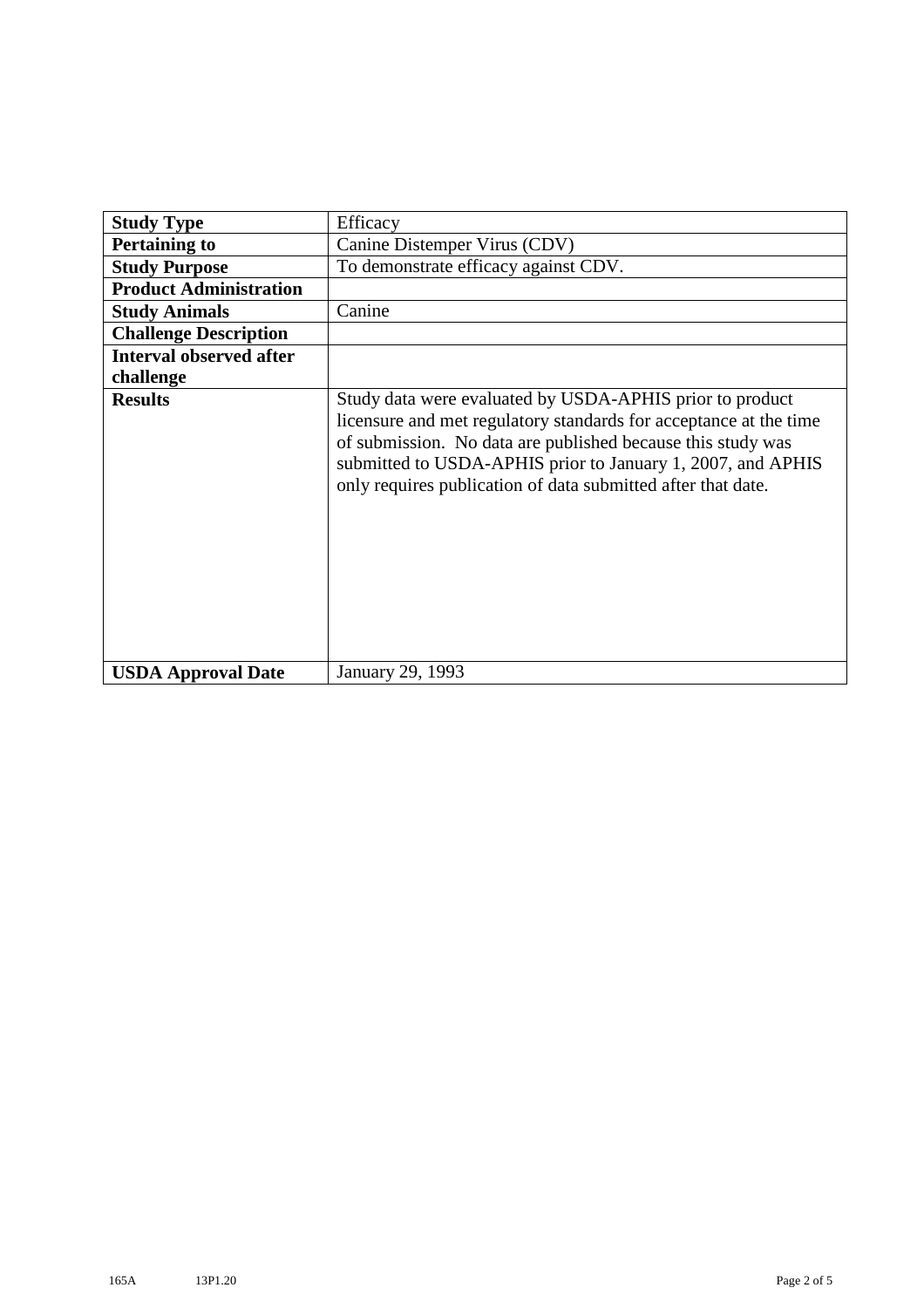| <b>Study Type</b>              | Efficacy                                                                                                                                                                                                                                                                                                                    |
|--------------------------------|-----------------------------------------------------------------------------------------------------------------------------------------------------------------------------------------------------------------------------------------------------------------------------------------------------------------------------|
| <b>Pertaining to</b>           | Canine Parvovirus (CPV)                                                                                                                                                                                                                                                                                                     |
| <b>Study Purpose</b>           | To demonstrate efficacy against CPV                                                                                                                                                                                                                                                                                         |
| <b>Product Administration</b>  |                                                                                                                                                                                                                                                                                                                             |
| <b>Study Animals</b>           | Canine                                                                                                                                                                                                                                                                                                                      |
| <b>Challenge Description</b>   |                                                                                                                                                                                                                                                                                                                             |
| <b>Interval observed after</b> |                                                                                                                                                                                                                                                                                                                             |
| challenge                      |                                                                                                                                                                                                                                                                                                                             |
| <b>Results</b>                 | Study data were evaluated by USDA-APHIS prior to product<br>licensure and met regulatory standards for acceptance at the time<br>of submission. No data are published because this study was<br>submitted to USDA-APHIS prior to January 1, 2007, and APHIS<br>only requires publication of data submitted after that date. |
| <b>USDA Approval Date</b>      | January 29, 1993                                                                                                                                                                                                                                                                                                            |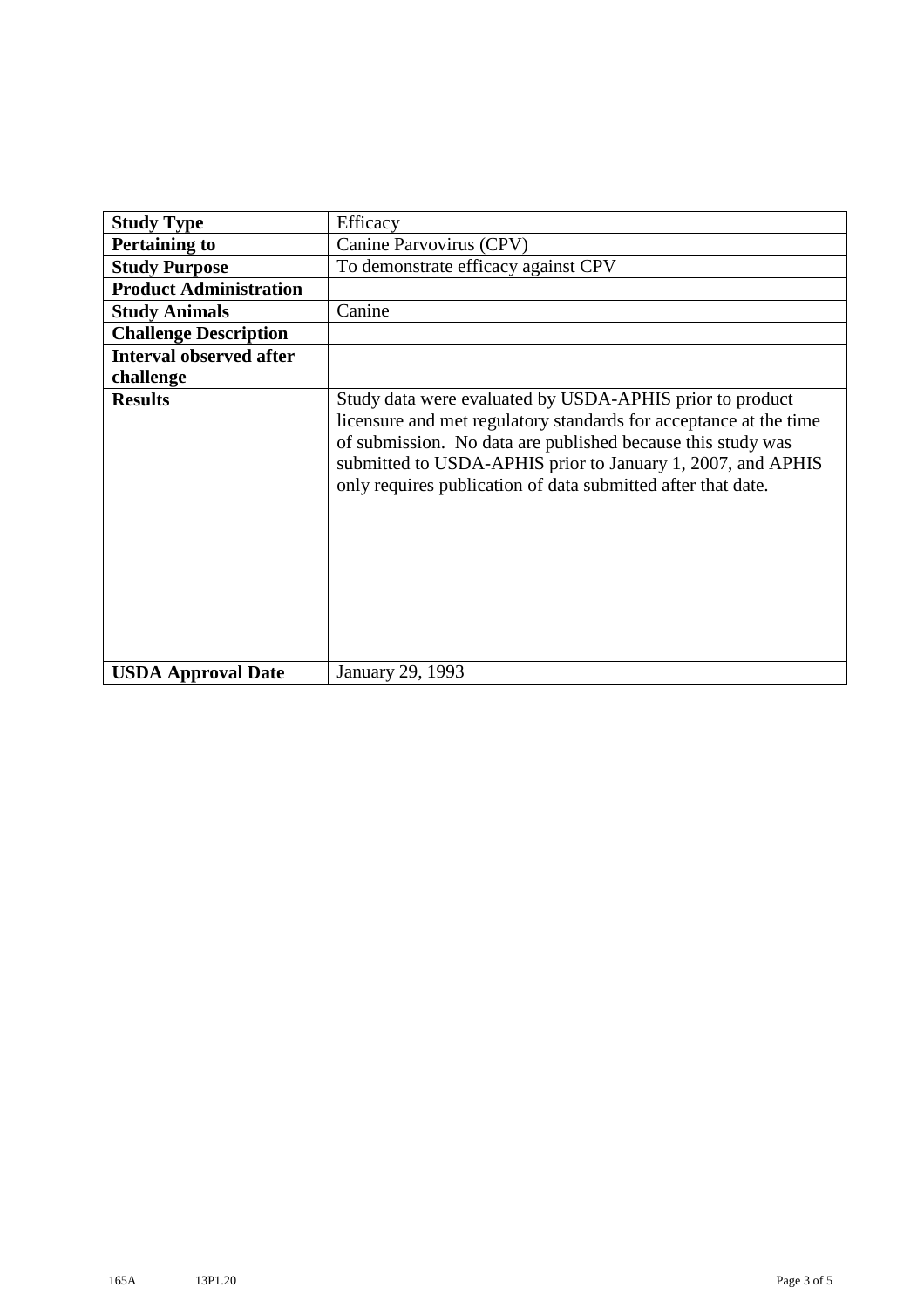| <b>Study Type</b>              | Efficacy                                                                                                                                                                                                                                                                                                                    |
|--------------------------------|-----------------------------------------------------------------------------------------------------------------------------------------------------------------------------------------------------------------------------------------------------------------------------------------------------------------------------|
| <b>Pertaining to</b>           | Canine Parvovirus (CPV)                                                                                                                                                                                                                                                                                                     |
| <b>Study Purpose</b>           | To demonstrate efficacy against CPV                                                                                                                                                                                                                                                                                         |
| <b>Product Administration</b>  |                                                                                                                                                                                                                                                                                                                             |
| <b>Study Animals</b>           | Canine                                                                                                                                                                                                                                                                                                                      |
| <b>Challenge Description</b>   |                                                                                                                                                                                                                                                                                                                             |
| <b>Interval observed after</b> |                                                                                                                                                                                                                                                                                                                             |
| challenge                      |                                                                                                                                                                                                                                                                                                                             |
| <b>Results</b>                 | Study data were evaluated by USDA-APHIS prior to product<br>licensure and met regulatory standards for acceptance at the time<br>of submission. No data are published because this study was<br>submitted to USDA-APHIS prior to January 1, 2007, and APHIS<br>only requires publication of data submitted after that date. |
| <b>USDA Approval Date</b>      | January 29, 1993                                                                                                                                                                                                                                                                                                            |